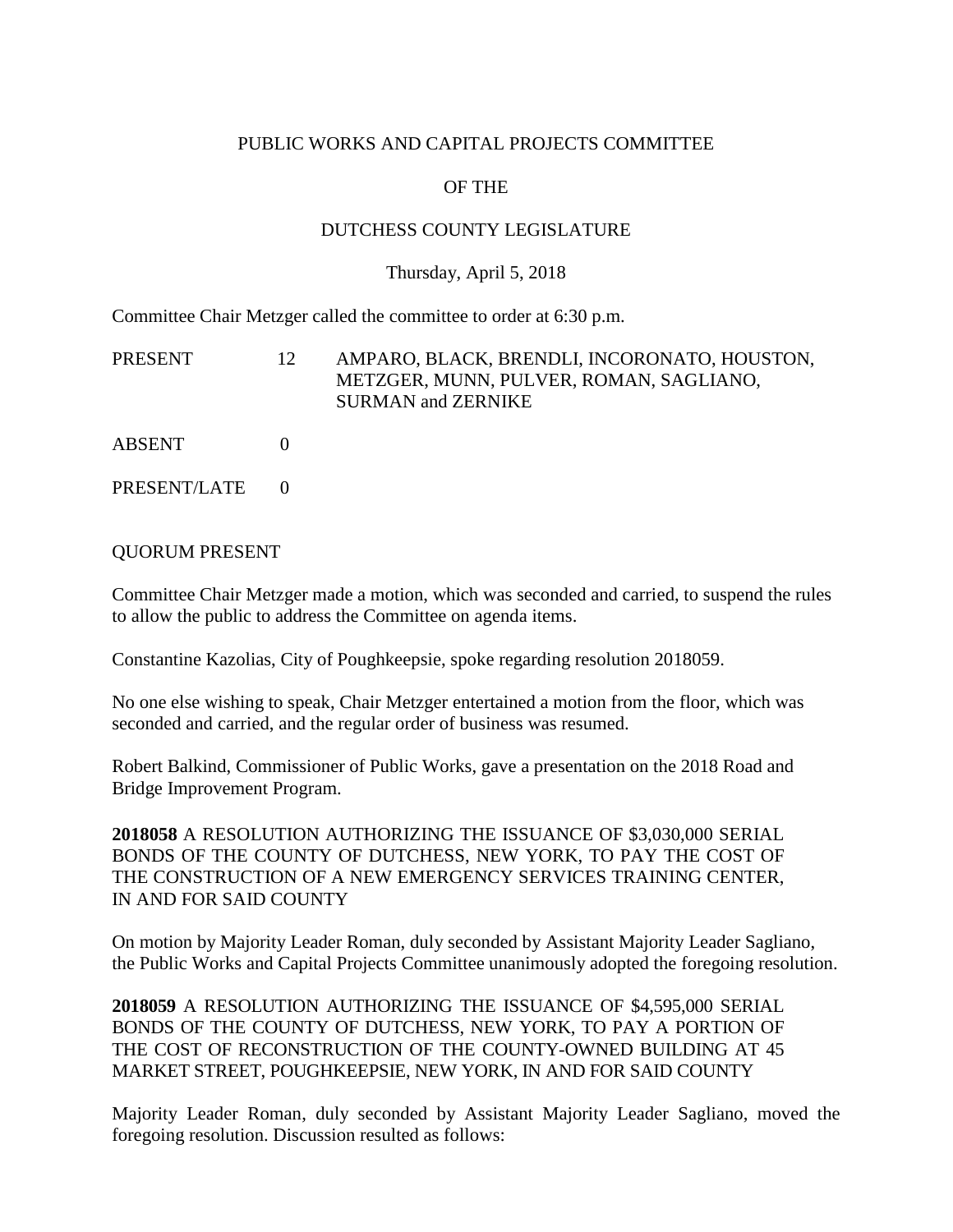Legislator Tyner spoke regarding companies receiving contracts that have donated to top county officials.

Majority Leader Roman called point of order because it was not Legislator Tyner's purview.

The point of order was never recognized by the chair.

On motion by Majority Leader Roman, duly seconded by Assistant Majority Leader Sagliano, the Public Works and Capital Projects Committee unanimously adopted the foregoing resolution.

**2018088** DECLARING DUTCHESS COUNTY AS LEAD AGENCY FOR THE COUNTY ROUTE 16 ROAD IMPROVEMENT PROJECT (NORTH QUAKER LANE) TOWN OF HYDE PARK

On motion by Majority Leader Roman, duly seconded by Assistant Majority Leader Sagliano, the Public Works and Capital Projects Committee unanimously adopted the foregoing resolution.

**2018089** AUTHORIZING CONDEMNATION PROCEEDING FOR ACQUISITION OF REAL PROPERTY OWNED BY AUSTIN A. DEMELLO FOR THE MYERS CORNERS ROAD (CR93) IMPROVEMENTS PROJECT IN THE TOWN OF WAPPINGER, DUTCHESS COUNTY, NEW YORK

On motion by Majority Leader Roman, duly seconded by Legislator Houston, the Public Works and Capital Projects Committee unanimously adopted the foregoing resolution.

**2018091** AUTHORIZING CONDEMNATION PROCEEDING FOR ACQUISITION OF REAL PROPERTY OWNED BY DAMIEN E. WARNER FOR THE MYERS CORNERS ROAD (CR 93) IMPROVEMENTS PROJECT IN THE TOWN OF WAPPINGER, DUTCHESS COUNTY, NEW YORK

On motion by Majority Leader Roman, duly seconded by Legislator Houston, the Public Works and Capital Projects Committee unanimously adopted the foregoing resolution.

**2018092** AUTHORIZING CONDEMNATION PROCEEDING FOR ACQUISITION OF REAL PROPERTY OWNED BY GEORGE W. HULSAIR AND KAREN SNOWMAN FOR THE MYERS CORNERS ROAD (CR 93) IMPROVEMENTS PROJECT IN THE TOWN OF WAPPINGER, DUTCHESS COUNTY, NEW YORK

On motion by Majority Leader Roman, duly seconded by Legislator Houston, the Public Works and Capital Projects Committee unanimously adopted the foregoing resolution.

**2018093** AUTHORIZING CONDEMNATION PROCEEDING FOR ACQUISITION OF REAL PROPERTY OWNED BY LINCARL, INC. FOR THE MYERS CORNERS ROAD (CR 93) IMPROVEMENTS PROJECT IN THE TOWN OF WAPPINGER, DUTCHESS COUNTY, NEW YORK

On motion by Majority Leader Roman, duly seconded by Legislator Houston, the Public Works and Capital Projects Committee unanimously adopted the foregoing resolution.